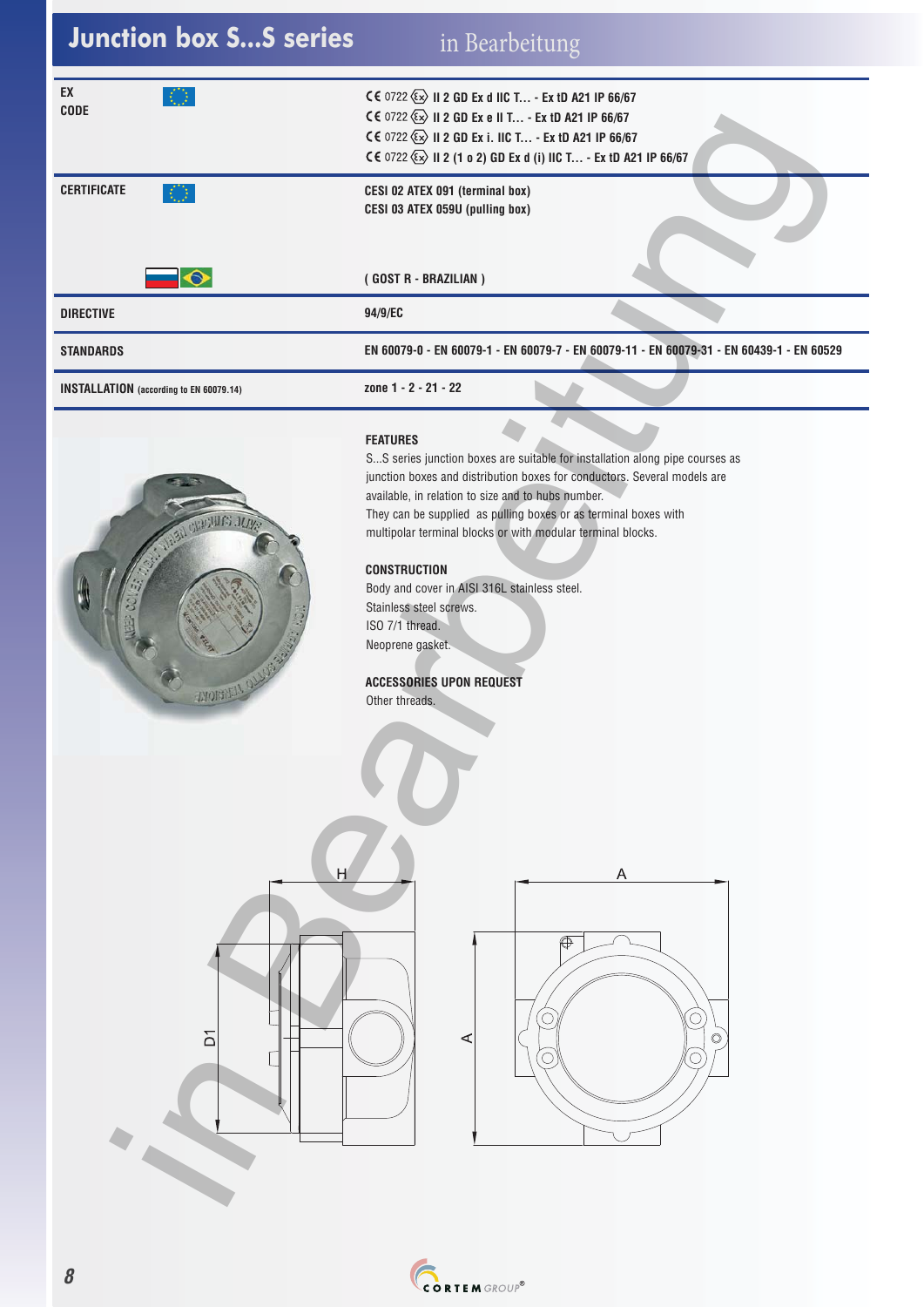## **Junction box S...S series**

| Code     |                | $\boldsymbol{\mathsf{A}}$ | <b>Dimensions</b><br>D <sub>1</sub> | H      | <b>Hubs</b><br>Ø  | Weight<br>Kg | Price |
|----------|----------------|---------------------------|-------------------------------------|--------|-------------------|--------------|-------|
| SC-16.1S |                | 100                       | 78                                  | $70\,$ | $2 \times 1/2$ "  | 1,40         |       |
| SC-26.1S |                | 100                       | $78\,$                              | $70\,$ | $2 \times 3/4$ "  | 1,40         |       |
| SC-36.1S | a n            | 100                       | $78\,$                              | 77,5   | $2 \times 1$ "    | 1,40         |       |
| SC-29.1S |                | 190                       | 146                                 | 110    | $2 \times 3/4$ "  | 4,80         |       |
| SC-39.1S | $\overline{ }$ | 190                       | 146                                 | 110    | $2 \times 1$ "    | 4,80         |       |
| SC-59.1S |                | 190                       | 146                                 | 110    | $2 \times 1$ 1/2" | 4,80         |       |
| SC-69.1S |                | 190                       | 146                                 | 110    | $2 \times 2"$     | 4,80         |       |
|          |                |                           |                                     |        |                   |              |       |
| SL-16.1S |                | 100                       | 78                                  | $70\,$ | $2 \times 1/2$ "  | 1,40         |       |
| SL-26.1S |                | 100                       | $78\,$                              | $70\,$ | $2 \times 3/4$ "  | 1,40         |       |
| SL-36.1S | □              | 100                       | $78\,$                              | 77,5   | $2 \times 1$ "    | 1,40         |       |
| SL-29.1S |                | 166                       | 146                                 | 105    | $2 \times 3/4$ "  | 4,80         |       |
| SL-39.1S | $\Box$         | 166                       | 146                                 | 105    | $2 \times 1$ "    | 4,80         |       |
| SL-59.1S |                | 166                       | 146                                 | 105    | $2 \times 11/2$   | 4,80         |       |
| SL-69.1S |                | 166                       | 146                                 | $110$  | $2 \times 2$      | 4,80         |       |
|          |                |                           |                                     |        |                   |              |       |
| ST-16.1S |                | 100                       | $78\,$                              | $70\,$ | $3 \times 1/2$ "  | 1,40         |       |
| ST-26.1S |                | 100                       | $78\,$                              | $70\,$ | $3 \times 3/4$ "  | 1,40         |       |
| ST-36.1S | $\Box$         | 100                       | 78                                  | 77,5   | $3 \times 1$ "    | 1,40         |       |
| ST-29.1S |                | 190                       | 146                                 | 105    | $3 \times 3/4$ "  | 4,80         |       |
| ST-39.1S | $\overline{ }$ | 190                       | 146                                 | 105    | $3 \times 1$ "    | 4,80         |       |
| ST-59.1S |                | 190                       | 146                                 | 105    | $3 \times 11/2$ " | 4,80         |       |
| ST-69.1S |                | 190                       | 146                                 | 110    | $3\times2^\circ$  | 4,80         |       |
| SX-16.1S |                | 100                       | ${\bf 78}$                          | 70     | $4 \times 1/2$ "  | 1,40         |       |
| SX-26.1S |                | 100                       | $78\,$                              | $70\,$ | $4 \times 3/4$ "  | 1,40         |       |
| SX-36.1S | - 11           | 150                       | 78                                  | 77,5   | $4 \times 1$ "    | 1,40         |       |
| SX-29.1S |                | 190                       | 146                                 | 105    | $4 \times 3/4$ "  | 4,80         |       |
| SX-39.1S | $\sqrt{1+1}$   | 190                       | 146                                 | 105    | $4 \times 1$ "    | 4,80         |       |
| SX-59.1S |                | 190                       | 146                                 | 105    | $4 \times 11/2$ " | 4,80         |       |
| SX-69.1S |                | 190                       | 146                                 | 110    | $4 \times 2$ "    | 4,80         |       |
|          |                |                           |                                     |        |                   |              |       |

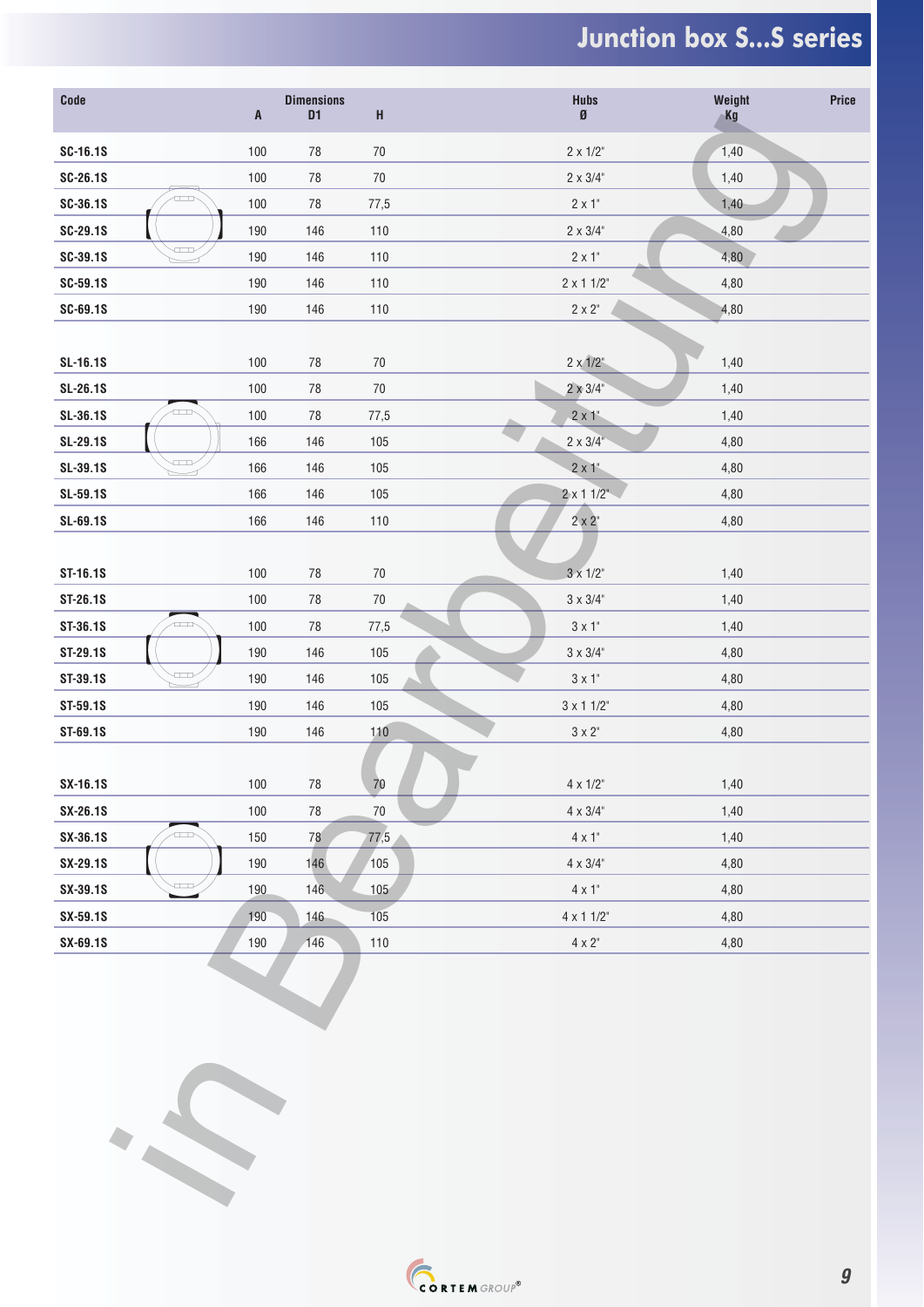### **Junction box SF...S, SSC...S series**

| EX<br><b>CODE</b>                              | CE 0722 (x) II 2 GD Ex d IIC T - Ex tD A21 IP 66/67<br>CE 0722 $\&$ II 2 GD Ex e II T - Ex tD A21 IP 66/67<br>CE 0722 (2) II 2 GD Ex i. IIC T - Ex tD A21 IP 66/67<br>CE 0722 $\&$ II 2 (1 o 2) GD Ex d (i) IIC T - Ex tD A21 IP 66/67                                                                                                                                                                                                                                                                                                                       |
|------------------------------------------------|--------------------------------------------------------------------------------------------------------------------------------------------------------------------------------------------------------------------------------------------------------------------------------------------------------------------------------------------------------------------------------------------------------------------------------------------------------------------------------------------------------------------------------------------------------------|
| <b>CERTIFICATE</b><br>KQ.                      | CESI 02 ATEX 091 (terminal box)<br>CESI 03 ATEX 059U (pulling box)                                                                                                                                                                                                                                                                                                                                                                                                                                                                                           |
| $\overline{\bullet}$                           | (GOST R - BRAZILIAN)                                                                                                                                                                                                                                                                                                                                                                                                                                                                                                                                         |
| <b>DIRECTIVE</b>                               | 94/9/EC                                                                                                                                                                                                                                                                                                                                                                                                                                                                                                                                                      |
| <b>STANDARDS</b>                               | EN 60079-0 - EN 60079-1 - EN 60079-7 - EN 60079-11 - EN 60079-31 - EN 60439-1 - EN 60529                                                                                                                                                                                                                                                                                                                                                                                                                                                                     |
| <b>INSTALLATION</b> (according to EN 60079.14) | zone 1 - 2 - 21 - 22                                                                                                                                                                                                                                                                                                                                                                                                                                                                                                                                         |
| <b>FIGHT DIABIT</b><br><b>DIOES</b>            | <b>FEATURES</b><br>SFS series junction boxes (with wall mounting bracket) and SSCS (with ceiling<br>mounting bracket) are suitable for installation along pipe course as junction boxes and<br>distribution boxes for conductors.<br>Several models are available and they can be supplied with multipolar<br>terminal blocks or with modular terminal blocks.<br><b>CONSTRUCTION</b><br>Body and cover in AISI 316L stainless steel.<br>Stainless steel screws.<br>ISO 7/1 thread.<br>Neoprene gasket.<br><b>ACCESSORIES UPON REQUEST</b><br>Other threads. |
| B<br>A<br>D <sub>1</sub>                       | B<br>A<br>Ø7                                                                                                                                                                                                                                                                                                                                                                                                                                                                                                                                                 |
| $\varphi$ <sup>1</sup><br>∩                    | O<br>$\mathsf{D}1$                                                                                                                                                                                                                                                                                                                                                                                                                                                                                                                                           |





#### **FEATURES**

#### **CONSTRUCTION**

### **ACCESSORIES UPON REQUEST**